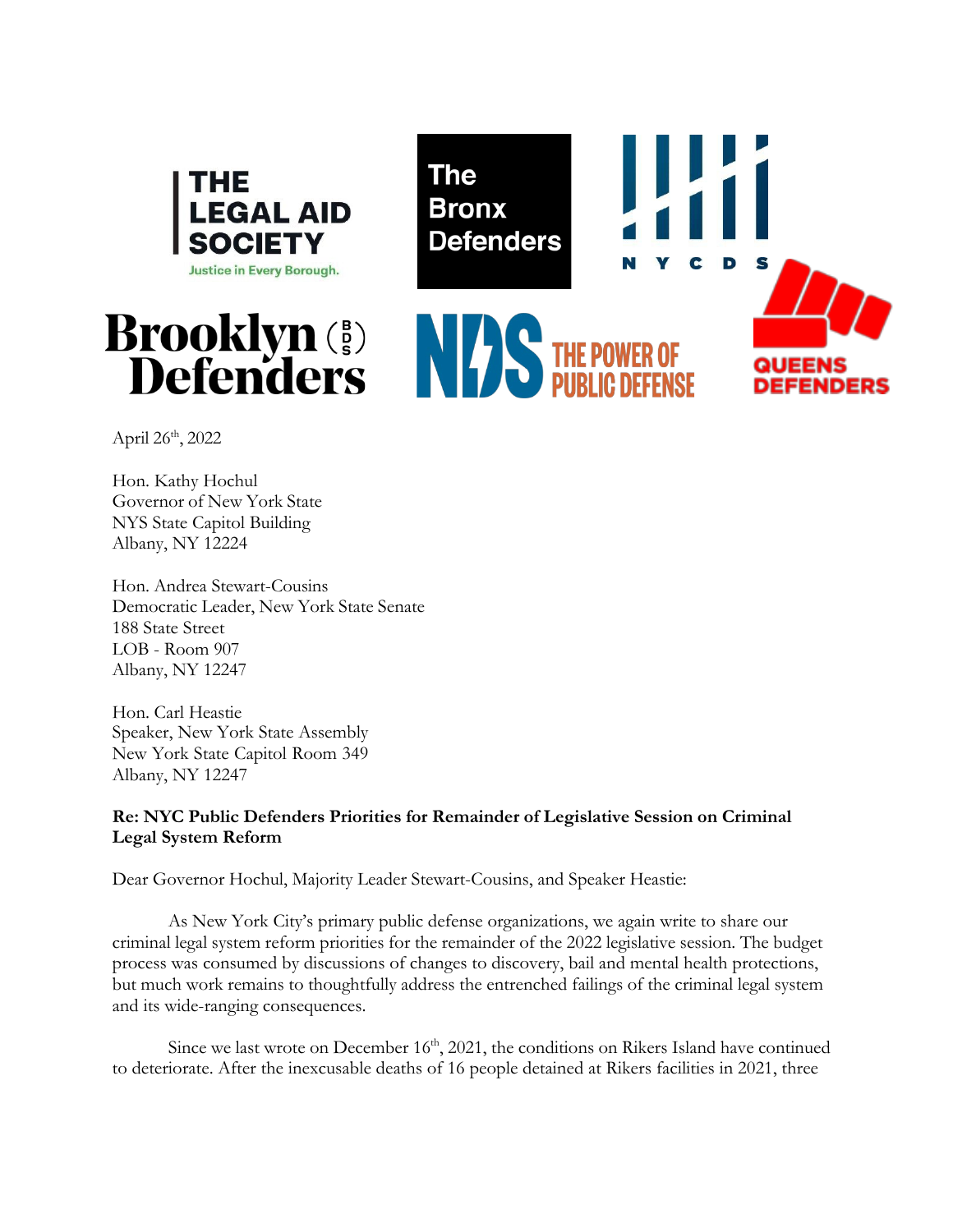additional people have perished in the squalid conditions, all presumed innocent and unable to make bail at the time of their death. In mid-March, the federal monitor appointed to oversee Rikers found that the jail continued to be "unstable and unsafe"1 and by mid-April the US Attorney in Manhattan threatened to place federal control via a receivership. 2

While we recognize the political pressure to address the perceived rise in crime, we know that the most effective method to increase public safety remains creating and funding the conditions in which individuals can thrive. As the Governor herself has made clear, there is no data suggesting that bail reform is responsible for the rise of violent crime in American cities.<sup>3</sup> We were disheartened to watch additional rollbacks made to the hard-fought reforms pass through the state budget process, despite the overwhelming evidence that these short-lived reforms have been a success. In the remaining weeks of the legislative session, we urge you to turn your attention to bills that will address many of the root causes that lead to criminal system involvement, not simply increase jailing and incarceration, and that will create safer communities.

We commend you on restoring New York's Tuition Assistance Program (TAP) resources and the funding for a fully staffed parole board, as well as ending the imposition of parole supervision fees. But much remains to be done. We urge you to continue the crucial work of reducing New York's incarcerated population and investing in our communities by swiftly passing and signing the following proposed legislation this legislative session.

# **Empower Communities and Support Civic Engagement** Clean Slate Act - S1553C (Myrie) / A6399A (Cruz)

For the 2.3 million New Yorkers living with a conviction history, the stigma is inescapable. From employment, to housing, to higher education, people with conviction histories are locked out of opportunities integral to living safe and stable lives. Far too many experience a conviction history as a civil life sentence, a state of perpetual punishment, one that—due to decades of discriminatory, unjust over-policing and over-prosecution across the state—Black and brown New Yorkers disproportionately experience. The Clean Slate Act can change this by automatically sealing conviction records so that all New Yorkers can move ahead and fully participate in their communities.

The legislative version of this bill is supported by a state-wide coalition of people directly impacted by the criminal legal system, labor organizations, civil rights groups, racial justice organizations, public defenders, business leaders and members of law enforcement. The waiting periods for sealing laid out in the legislative version of Clean Slate ensure timely access to opportunity for people who

<sup>1</sup> Jonah Bromwich and Jan Ransom *Rikers Still 'Unstable and Unsafe' Under New Jails Chief, Watchdog Says,* NY Times March 16, 2022 http[s://www.nytimes.com/2022/03/16/nyregion/rikers-jail-violence-report.html](http://www.nytimes.com/2022/03/16/nyregion/rikers-jail-violence-report.html)

<sup>2</sup> Jonah E. Bromwich and Jan Ransom, *Chaos at Rikers Could Lead to Federal Court Control, U.S. Attorney Says,* April 19th, 2022 http[s://www.nytimes.com/2022/04/19/nyregion/rikers-island-federal-control.html](http://www.nytimes.com/2022/04/19/nyregion/rikers-island-federal-control.html)

<sup>&</sup>lt;sup>3</sup> Kathy Hochul and Brian Benjamin *Gov. Hochul and Lt. Gov. Bejamin: Don't Blame Bail Reform, Do Improve It, The Daily* News, March 23, 2022http[s://www.governor.ny.gov/news/icymi-governor-hochuls-op-ed-new-york-daily-news-dont](http://www.governor.ny.gov/news/icymi-governor-hochuls-op-ed-new-york-daily-news-dont-)blame-bail-reform-do-improve-it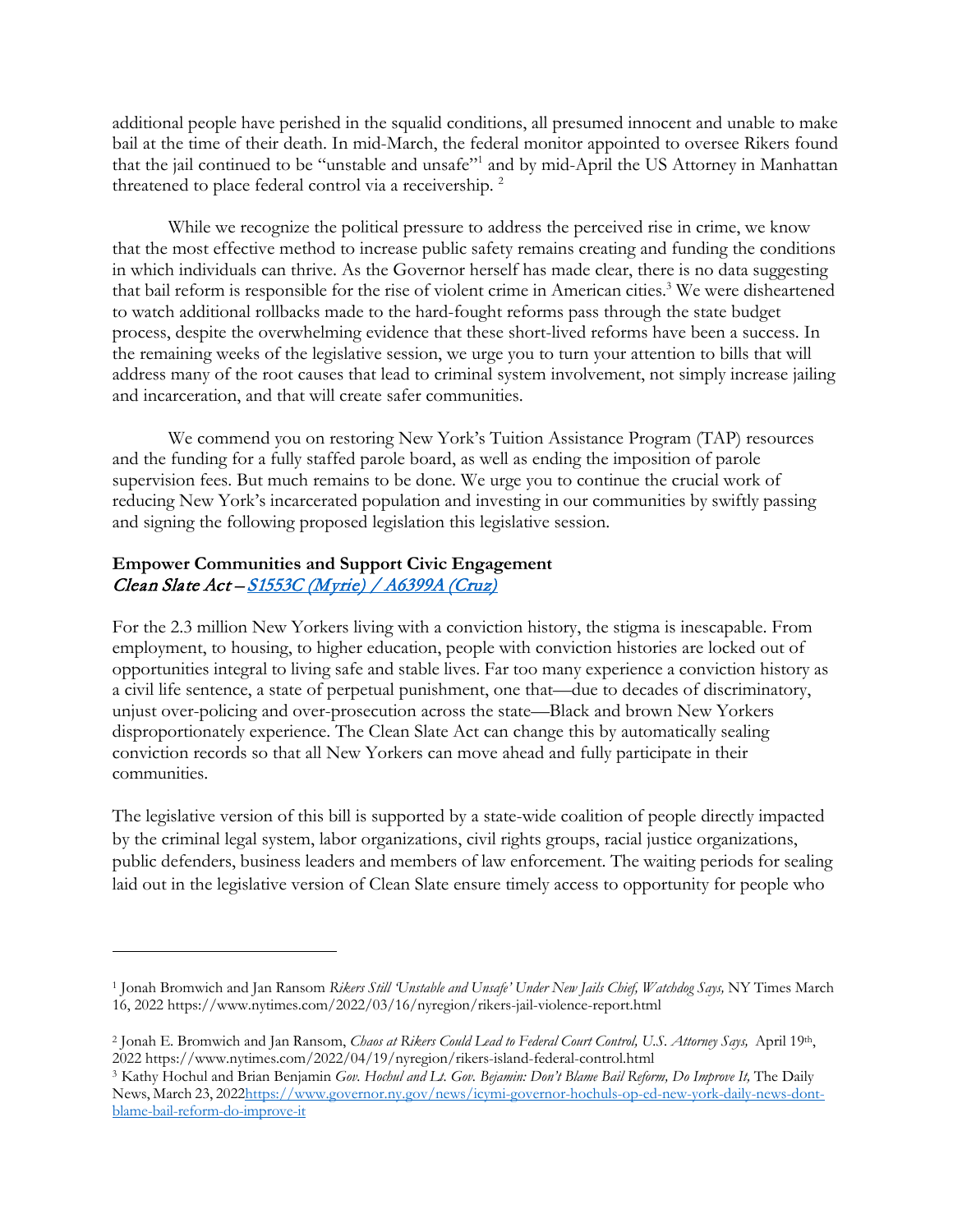most need it; extending the periods to toll for the hypothetical maximum period of incarceration and community supervision would render the promise of Clean Slate meaningless for many.

#### **Overhaul New York's Costly, Racially Discriminatory Parole System** Elder Parole – <u>S15 (Hoylman) / A3475 (De La Rosa)</u> and Fair and Timely Parole – <u>S1415A</u> (Rivera) / A4231A (Weprin)

More people have died in NY State custody in the last decade than the total of number of people executed in the 364 years New York State had the death penalty<sup>4</sup>. Today, more than 1 in 2 people who die in NY State custody are older adults, compared to roughly 1 in 10 at the beginning of the era of mass incarceration. In 2018, Black people accounted for 45% of all deaths in DOCCS custody, despite only making up 14% of all deaths of New York State residents.<sup>5</sup> This crisis of death by incarceration must be addressed by overhauling NY's parole system and guaranteeing meaningful opportunities for release. Doing so will help reunite families, promote public health, advance racial justice, and save lives.

Elder Parole legislation will ensure that all people aged 55 or older who have served at least 15 years of their sentence are granted a parole hearing, regardless of their original sentence. Fair and Timely Parole legislation will amend the standards used by the Board of Parole to make release determinations based on a person's rehabilitation and current public safety risk and would curtail the Board's discretion to make racially discriminatory parole decisions, a practice that the Board has perpetuated for decades.6 More information is available at: https://rappcampaign.com/.

# **Expand Avenues to Treatment and Reentry** Treatment Not Jail Act– S2881B (Ramos) / A8524A (Forrest)

The Treatment Not Jail Act will authorize judges to divert our clients who live with mental illness, substance use disorders, neurocognitive impairments, developmental disorders and other disabilities into treatment and out of New York's jails and prisons. Currently, Criminal Procedure Law § 216 limits statutory diversion to a small number of non-violent felony offenses—mostly drug offenses and focuses exclusively on treating substance use disorders. Treatment Not Jail amends the CPL to grant judges the discretion to order diversion for all defendants, regardless of the nature of their impairment. The legislation will encourage diversion at the earliest opportunity and will create diversion courts in every county in the state. The legislation prioritizes pre-plea diversion, which will allow for noncitizens to fully take advantage of diversion programs without negative immigration consequences. The legislation also embraces a harm-reduction model which places critical treatment

<sup>4</sup>Melissa Tanis and Cameron Rasmussen, *New York State's New Death Penalty: The Death Toll of Mass Incarceration in a Post Execution Era*, Center for Justice at Columbia University, October 2021,

https://centerforjustice.columbia.edu/sites/default/files/content/New%20York%27s%20New%20Death%20Penalty %20Report.pdf.

<sup>5</sup> *Id*.

<sup>6</sup>Edward McKinley and Amanda Fries, *A 'broken' parole process: Data shows widened racial bias*, Times Union, Nov. 22, 2020, https://bit.ly/2HwZ9Xm.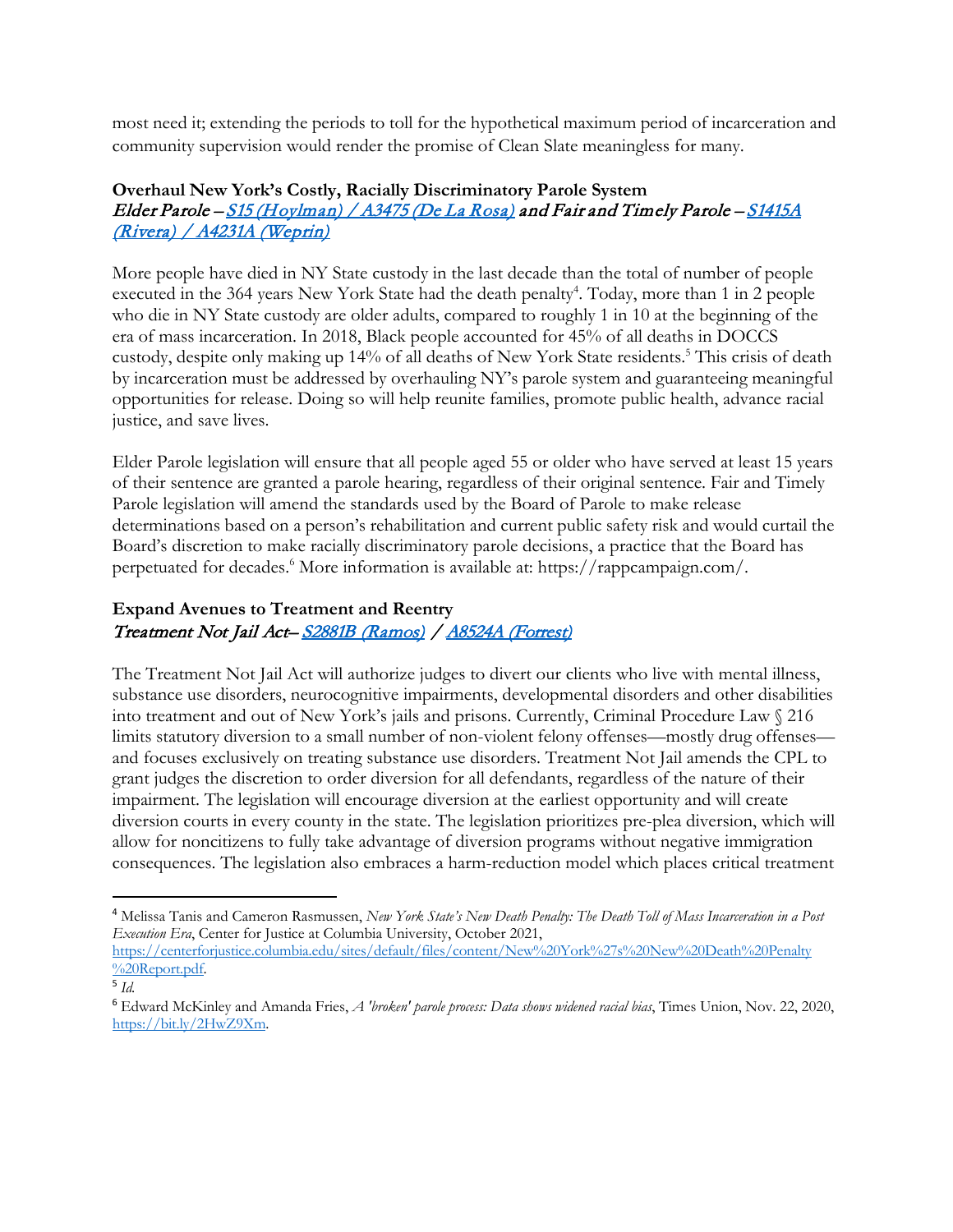and medication decisions in the hands of clinicians and will ensure that drug and alcohol relapse and mental health crises are not punished with incarceration.

The Treatment Not Jail Act is ripe for passage in the wake of the legislative appetite evinced by the newly added language to C.P.L.  $500.10(3c)(e)$ , which directs judges to adjourn cases to mental health "treatment courts" where appropriate. However, New York law does not currently authorize or fund mental health courts rendering them largely unestablished throughout the state. Treatment Not Jail addresses this inequity and ensures that every county in New York State can access mental health courts.

# End Predatory Court Fees – S3979C (Salazar) / A2348B (Niou)

Predatory fines and fees criminalize poverty and punish our indigent communities and families. They are a form of taxation that extract wealth from those who can least afford to pay. They also jeopardize the safety of Black and brown New Yorkers by exposing them to increased contact with the police. The End Predatory Court Fees Act would eliminate mandatory court surcharges for all Penal Law and Vehicle and Traffic Law offenses. It would eliminate mandatory minimum fines and would require the court to do an individualized assessment of a person's ability to pay. It would also end incarceration for failure to pay fines and fees and end the garnishment of an incarcerated individual's commissary account for unpaid fines and restitution. Ultimately, this legislation would end the predatory reliance on surcharges and other forms of financial extraction from predominantly low-income New Yorkers of color to fund a criminal legal system that unfairly targets and punishes them.

### **Promote Pre-Trial Stability and Ensure Judicial Review of Orders of Protection** PromPT Stability Act - S2832B (Ramos) / A4558B (Quart)

Currently, courts reflexively issue orders of protection based primarily on the word of police, with little recourse for our clients. As a result, people are excluded from their homes, jobs and prevented from seeing family without any process. The Promoting Pre-Trial (PromPT) Stability Act codifies a recent First Department decision by providing a right to an evidentiary hearing when a temporary order of protection is issued at arraignments. It also modifies CPL § 530.30 to enable accused parties to seek review in supreme court if a criminal court denies their request to modify or vacate an order of protection. It allows judges to respond to the unique needs of a particular case, while also allowing families to work out their differences, and teenagers and young adults to stay in their family's homes. Importantly, judges will make decisions as to the propriety of stay-away orders based upon more complete information than they have at arraignment.

# **Secure Due Process Protections and Protect Fundamental Rights to Appellate Review** S1280 and S1281 (Bailey) / A5687 and A5688 (Cruz)

Prosecutors have increasingly required our clients to waive their appellate rights to take a plea. Such a broad government-extracted waiver policy strips individuals of their fundamental right to appellate review, insulates excessive sentences from scrutiny, and shields police misconduct from the public eye. These bills would amend the criminal procedure law to address each problem by banning waivers of appeal in cases involving suppression and excessive sentence issues.